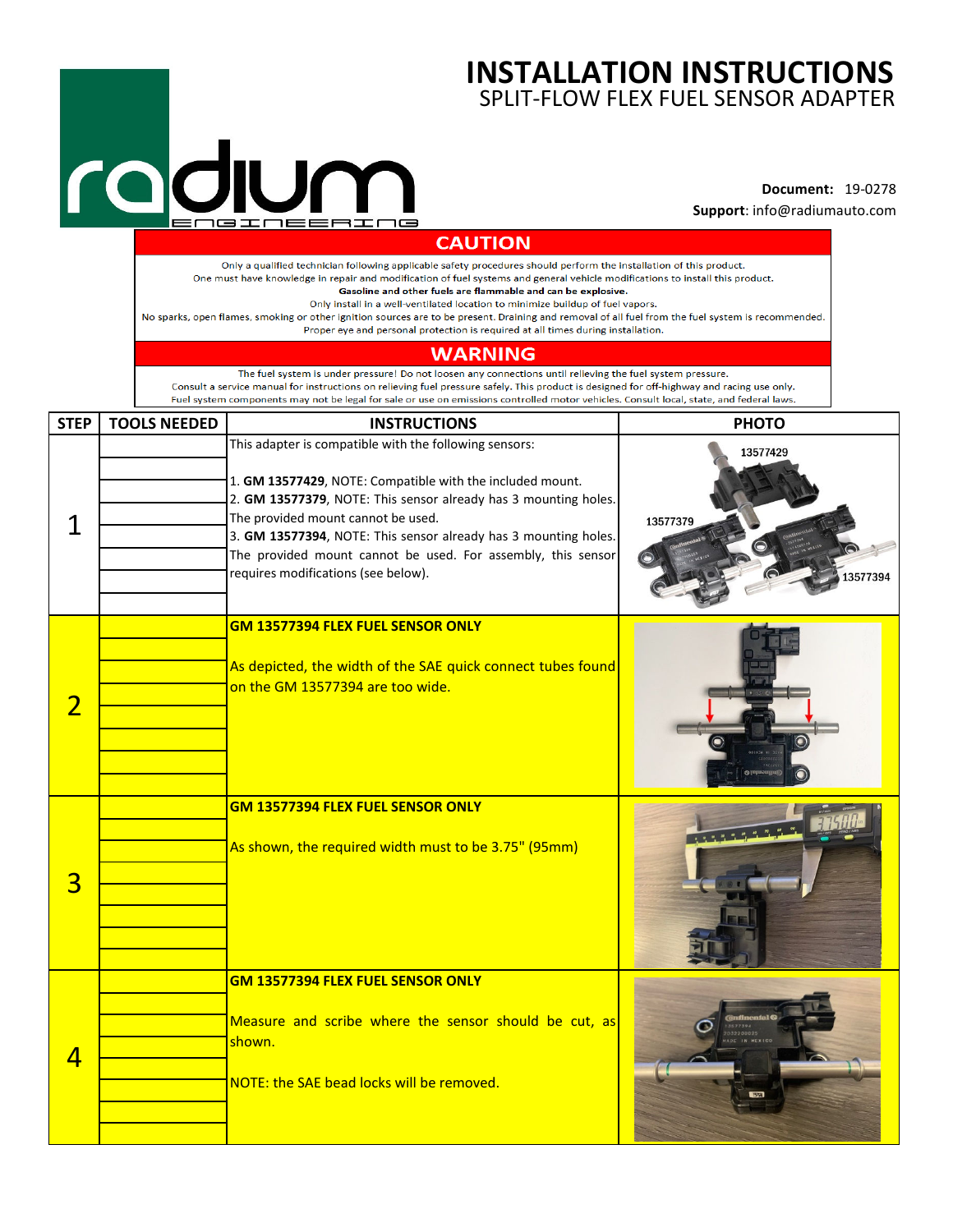| 5               | <b>Hacksaw</b>       | <b>GM 13577394 FLEX FUEL SENSOR ONLY</b><br>To cut the ends, a hacksaw can be used. Use caution.                                                                                                                                                                                                                                                                                                                                        |                                                              |
|-----------------|----------------------|-----------------------------------------------------------------------------------------------------------------------------------------------------------------------------------------------------------------------------------------------------------------------------------------------------------------------------------------------------------------------------------------------------------------------------------------|--------------------------------------------------------------|
| 6               | <b>Cut-Off Wheel</b> | <b>GM 13577394 FLEX FUEL SENSOR ONLY</b><br>To cut the ends, a cut-off wheel can be used, among others.<br>Use caution.                                                                                                                                                                                                                                                                                                                 |                                                              |
| 7               |                      | <b>GM 13577394 FLEX FUEL SENSOR ONLY</b><br>It is recommended to use a chamfer drill bit to deburred the<br>inner diamaeter and fine sandpaper or steel wool to deburr<br>the outer diameter.                                                                                                                                                                                                                                           | <b>Ontinental C</b><br>3577394<br>032200025<br>ADE IN MEXICO |
| $8\overline{8}$ |                      | GM 13577394 FLEX FUEL SENSOR ONLY<br>The width and surface finish should now mimic the GM<br>13577429 and/or GM 13577379 flex fuel sensors.                                                                                                                                                                                                                                                                                             | <b>Onfinenfal</b><br>3577394<br>032200025<br>DE IN MEXICO    |
| 9               | Oil Lubrication      | On the billet end caps of the adpater, heavily lubricate the<br>internal O-rings and the large hole with engine oil.                                                                                                                                                                                                                                                                                                                    | <u>OIL</u>                                                   |
| 10              | Oil Lubrication      | Heavily lubricate the external O-rings on the center section of the<br>adapter with engine oil.<br>Carefully mate the end pieces to the center piece to seat the O-<br>rings. Pay close attention the O-rings to make sure they are not<br>being pinched when the mating parts are going together.<br>Pull apart, check the O-rings for pinching or tears and then mate<br>again. Do this 2 to 3 times to get the O-rings fully seated. | • Penetrates Ri                                              |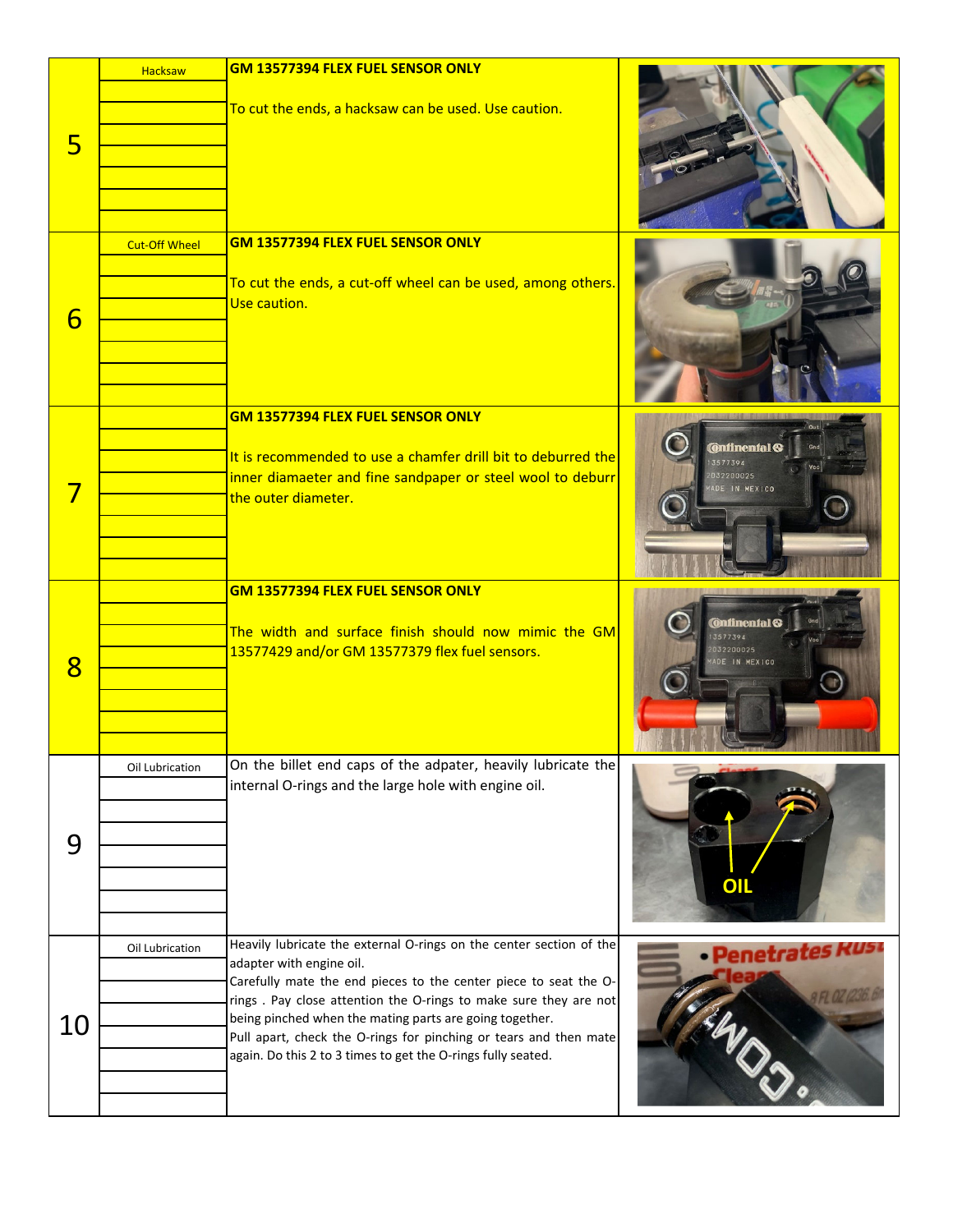| 11        | 4mm Allen Wrench | Mate one end piece with the center section and install the two<br>screws and tighten.<br>Install the sensor.<br>NOTE: there is not a "right" and "left". The ends are identical. |      |
|-----------|------------------|----------------------------------------------------------------------------------------------------------------------------------------------------------------------------------|------|
| 12        | 4mm Allen Wrench | Carefully install the other side of the assembly, as shown. Install<br>the screws and tighten.                                                                                   |      |
| 13        | 4mm Allen Wrench | GM 13577429 FLEX FUEL SENSOR ONLY<br>Only GM 13577429 can use the provided mount.                                                                                                |      |
| 14        | Oil Lubrication  | Lubricate and tighten the adapter fittings (not included).<br>NOTE: an aluminum wrench will prevent marring.                                                                     |      |
| <b>15</b> |                  | GM 13577394 FLEX FUEL SENSOR ONLY<br>Because the SAE bead locks were removed on the GM<br>13577394 sensor (only), slide and center the adapter with<br>respect to the sensor.    | dium |
| 16        |                  | NOTE: if the provided mount is not installed, the adapter can<br>rotate freely and potentially permit additional clearance for<br>mounting.                                      |      |